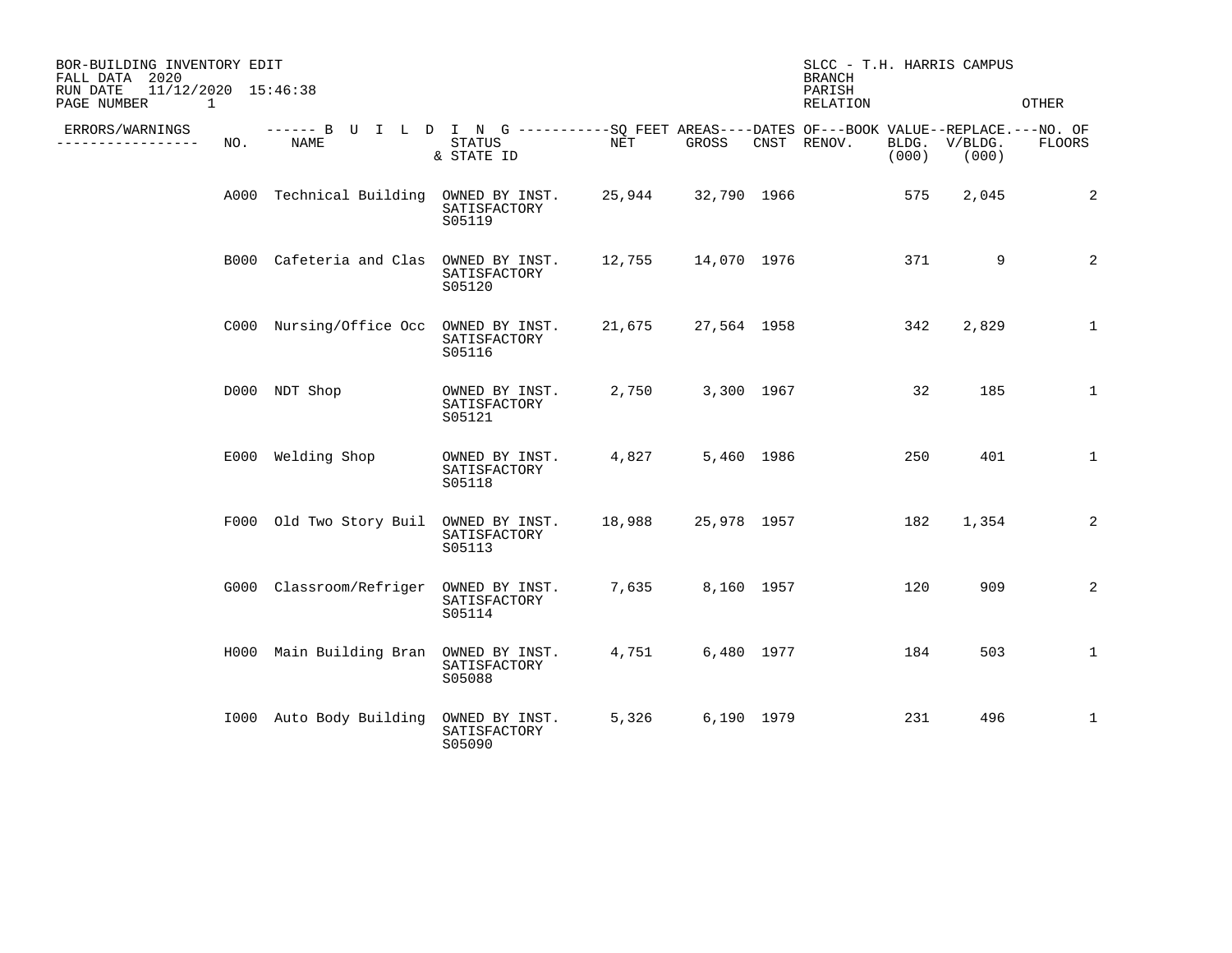| BOR-BUILDING INVENTORY EDIT<br>FALL DATA<br>2020<br>11/12/2020<br>RUN DATE<br>15:46:38<br>PAGE NUMBER<br>2 |      |                             |                                          |            |             | SLCC - T.H. HARRIS CAMPUS<br><b>BRANCH</b><br>PARISH<br>RELATION |                                                                                |                | OTHER            |              |
|------------------------------------------------------------------------------------------------------------|------|-----------------------------|------------------------------------------|------------|-------------|------------------------------------------------------------------|--------------------------------------------------------------------------------|----------------|------------------|--------------|
| ERRORS/WARNINGS                                                                                            | NO.  | B<br>-------<br><b>NAME</b> | N<br>G<br><b>STATUS</b><br>& STATE ID    | <b>NET</b> | GROSS       | CNST                                                             | -----------SQ FEET AREAS----DATES OF---BOOK VALUE--REPLACE.---NO. OF<br>RENOV. | BLDG.<br>(000) | V/BLDG.<br>(000) | FLOORS       |
|                                                                                                            | J000 | New Diesel Shop             | OWNED BY INST.<br>SATISFACTORY<br>S05091 | 7,684      | 8,100 1986  |                                                                  |                                                                                | 87             | 217              | $\mathbf{1}$ |
|                                                                                                            | K000 | Shop Building (Aut          | OWNED BY INST.<br>SATISFACTORY<br>S05089 | 10,651     | 17,640 1977 |                                                                  |                                                                                | 507            | 1,253            | 1            |
|                                                                                                            | L000 | Bfrick Masonry Bui          | OWNED BY INST.<br>SATISFACTORY<br>S05117 | 1,449      | 1,549 1957  |                                                                  |                                                                                | 6              | 49               | $\mathbf{1}$ |
|                                                                                                            | M000 | Maintenance Shop            | OWNED BY INST.<br>SATISFACTORY<br>S05115 | 777        |             | 877 1957                                                         |                                                                                | 1              | 12               | $\mathbf{1}$ |
|                                                                                                            | N000 | Storage/Garage Bra          | OWNED BY INST.<br>SATISFACTORY<br>S12404 | 3,000      | 3,100 1995  |                                                                  |                                                                                | 47             | 122              | 1            |